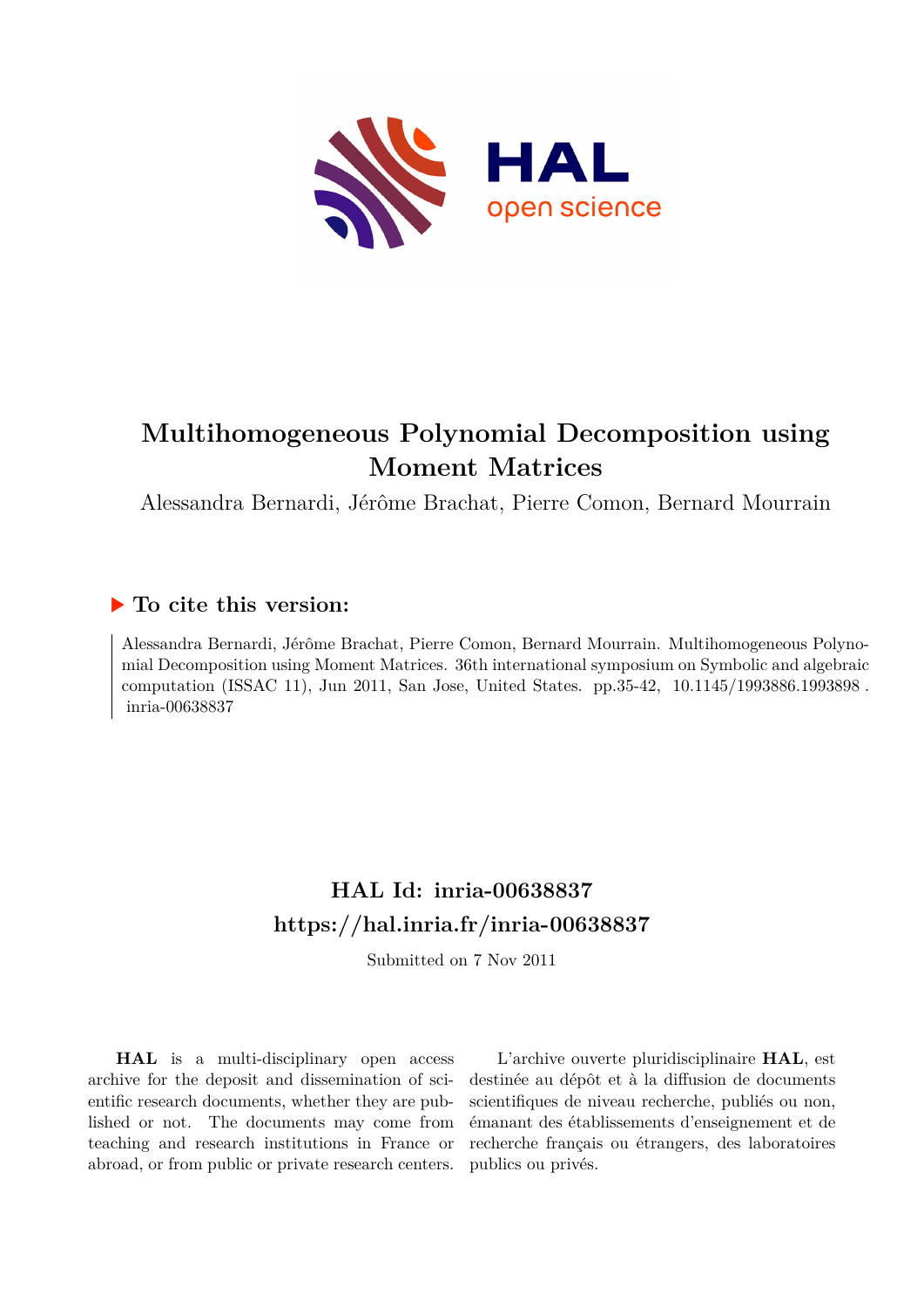## **Multihomogeneous Polynomial Decomposition using Moment Matrices**

Alessandra Bernardi<sup>∗</sup> Jérôme Brachat<sup>∗</sup>

<sup>∗</sup>GALAAD, INRIA Méditerranée BP 93, 06902 Sophia-Antipolis, France [FirstName.LastName]@inria.fr

## ABSTRACT

In the paper, we address the important problem of tensor decomposition which can be seen as a generalisation of Singular Value Decomposition for matrices. We consider general multilinear and multihomogeneous tensors. We show how to reduce the problem to a truncated moment matrix problem and we give a new criterion for flat extension of Quasi-Hankel matrices. We connect this criterion to the commutation characterisation of border bases. A new algorithm is described: it applies for general multihomogeneous tensors, extending the approach of J.J. Sylvester on binary forms. An example illustrates the algebraic operations involved in this approach and how the decomposition can be recovered from eigenvector computation.

## Categories and Subject Descriptors

G.1.5 [Mathematics of Computing]: Tensor decomposition; I.1.2 [Computing Methodologies]: Symbolic and Algebraic Manipulation—Algebraic algorithms

### General Terms

Algorithms, Theory

### Keywords

Moment matrix, multihomogeneous polynomial decomposition, tensor decomposition.

## 1. INTRODUCTION

Tensors are objects which appear in many context and applications. The most famous type of tensors corresponds to matrices which are tensors of order two. However in many problems, higher order tensors are naturally used to collect informations which depend on more than two variables. Typically, these data could be observations of some experimentation or of a physical phenomena that depends on several parameters. These observations are stored in a structure called a tensor, according to the dimensional parameters (or modes) of the problem.

The tensor decomposition problem consists to decompose the tensor (e.g. the set of observations) into a minimal sum of indecomposable tensors (i.e. tensors of rank 1). Such a decomposition, which is independent of the coordinate system, allows to extract geometric or invariant properties associated to the observations. For this reason, the tensor decomposition problem has a large impact in many applications. The first well known case for matrices is related to Singular Value Decomposition with applications e.g. to

Pierre Comon<sup>+</sup> Bernard Mourrain<sup>∗</sup>

<sup>+</sup>Laboratoire I3S, CNRS and Univ. of Nice, Sophia-Antipolis, France pcomon@i3s.unice.fr

Principal Component Analysis. Its extension to higher order tensors appears in Electrical Engineering [46], in Signal processing [17], [12], in Antenna Array Processing [21] [11] or Telecommunications [48], [10], [43], [24], [20], in Chemometrics [6] or Psychometrics [30], in Data Analysis [14], [9], [22], [29], [44], but also in more theoretical domains such as Arithmetic complexity [31] [4], [45], [32]. Further numerous applications of tensor decompositions may be found in [12], [44].

From a mathematical point of view, the tensors that we will consider are elements of  $\mathcal{T} := S^{\delta_1}(E_1) \otimes \cdots \otimes S^{\delta_k}(E_k)$ where  $\delta_i \in \mathbb{N}$ ,  $E_i$  are vector spaces of dimension  $n_i+1$  over a field  $K$  (which is of characteristic 0 and algebraically closed), and  $S^{\delta_i}(E_i)$  is the  $\delta_i^{\text{th}}$  symmetric power of  $E_i$ . The set of tensors of rank 1 form a projective variety which is called the Veronese variety when  $k = 1$  or the Segre variety when  $\delta_i = 1, i = 1, \ldots, k$ . We will call it hereafter the Segre-Veronese variety of  $\mathbb{P}(\mathcal{T})$  and denote it  $\Xi(\mathcal{T})$ . The set of tensors which are the linear combinations of r elements of the Segre-Veronese variety are those which admits a decomposition with at most r terms of rank 1 (ie. in  $\Xi(\mathcal{T})$ ). The closure of this set is called the r-secant variety and denoted  $\Xi_r(\mathcal{T})$ . More precise definitions of these varieties will be given in Sec. 2.3.

The first method to compute such a decomposition besides the case of matrices or quadratic forms which may go back to the Babylonians, is due to Sylvester for binary forms [47]. Using apolarity, kernels of catalecticant matrices are computed degree by degree until a polynomial with simple roots is found. See also [13], [28]. An extension of this approach for symmetric tensors has been analyzed in [28], and yields a decomposition method in some cases (see [28][p. 187]). Some decomposition methods are also available for specific degrees and dimensions, e.g. using invariant theory [16]. In [3], there is a simplified version of the Sylvester algorithm that uses the mathematical interpretation of the problem in terms of secant varieties of rational normal curves. The same approach is used in [3] to give algorithms for the decompositions of symmetric tensors belonging to  $\Xi_2(S^d(E))$ and to  $\Xi_3(S^d(E))$ . In [1] a complete rank stratification of  $\Xi_4(S^d(E))$  is given.

In [5], Sylvester's approach is revisited from an affine point of view and a general decomposition method based on a flat extension criteria is described. In the current paper, we extend this method to more general tensor spaces including classical multilinear tensors and multihomogeneous tensors. We give a new and more flexible criterion for the existence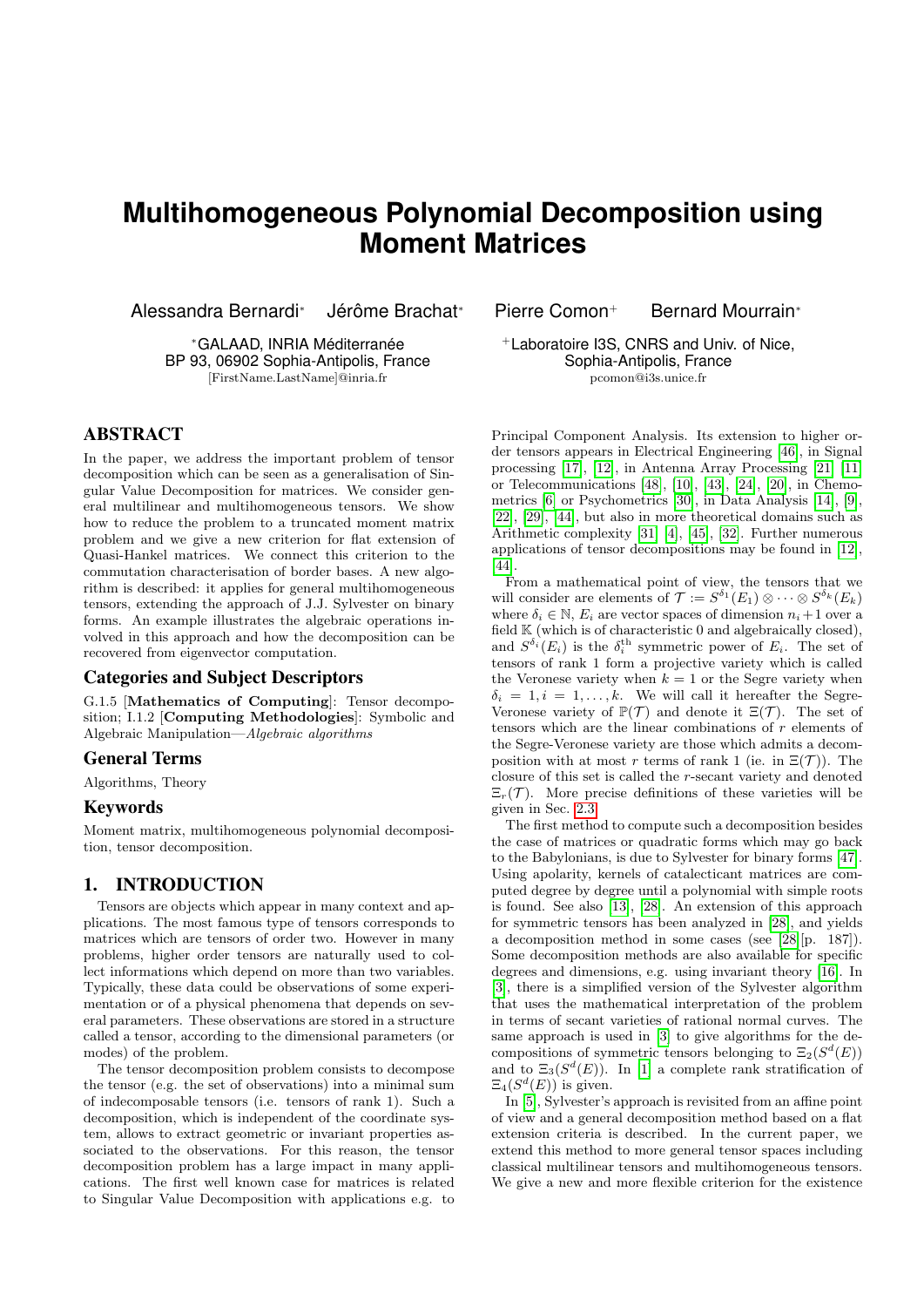of a decomposition of a given rank, which extend the result in [37] and the characterisation used in [5]. This criterion is a rank condition of an associated Hankel operator. It is used in an algorithm which checks degree by degree if the roots deduced from the kernel of the Hankel operator are simple.

In Sec. 2, we recall the notations, the geometric point related to secants of Segre and Veronese varieties, and the algebraic point of view based on moment matrices. In Sec. 3, we describe the algorithm and the criterion used to solve the truncated moment problem. In Sec. 4, an example of tensor decompositions from Antenna processing illustrates the approach.

## 2. DUALITY, MOMENT MATRICES AND TENSOR DECOMPOSITION

### 2.1 Notation and preliminaries

Let  $K$  be an algebraically closed field (e.g.  $K = \mathbb{C}$  the field of complex numbers). We assume that  $K$  is of characteristic 0. For a vector space  $E$ , its associated projective space is denoted  $\mathbb{P}(E)$ . For  $\mathbf{v} \in E - \{0\}$  its class in  $\mathbb{P}(E)$  is denoted  $\bar{\mathbf{v}}$ . Let  $\mathbb{P}^n$  be the projective space of  $E := \mathbb{K}^{n+1}$ . For a subset  $F = \{f_1, \ldots, f_m\}$  of a vector-space (resp. ring) R, we denote by  $\langle F \rangle$  (resp.  $(F)$ ) the vector space (resp. ideal) generated by  $F$  in  $R$ .

We consider hereafter the symmetric  $\delta$ -th power  $S^{\delta}(E)$ where E is a vector space of basis  $x_0, \ldots, x_n$ . An element of  $S^{\delta}(E)$  is a homogeneous polynomial of degree  $\delta \in \mathbb{N}$  in the variables  $\mathbf{x} = (x_0, ..., x_n)$ . For  $\mathbf{x}_1 = (x_{0,1}, ..., x_{n_1,1})$  $, \ldots, \mathbf{x}_k = (x_{0,k}, \ldots, x_{n_k,k}), S^{\delta_1}(E_1) \otimes \cdots \otimes S^{\delta_k}(E_k)$  (with  $E_i = \langle x_{0,i}, \ldots, x_{n_i,i} \rangle$  is the vector space of multihomogeneous polynomials of degree  $\delta_i$  in the variables  $\mathbf{x}_i$ .

Hereafter, we will consider the dehomogeneization of elements in  $S^{\delta_1}(E_1) \otimes \cdots \otimes S^{\delta_k}(E_k)$ , obtained by setting  $x_{0,i} =$ 1 for  $i = 1, \ldots, k$ . We denote by  $R_{\delta_1, \ldots, \delta_k}$  this space, where  $R = \mathbb{K}[\underline{\mathbf{x}}_1, \dots, \underline{\mathbf{x}}_k]$  is the space of polynomials in the variables  $\underline{\mathbf{x}}_1 = (x_{1,1}, \ldots, x_{n_1,1}), \ldots, \underline{\mathbf{x}}_k = (x_{1,k}, \ldots, x_{n_k,k}).$ 

For  $\alpha_i = (\alpha_{1,i}, \ldots, \alpha_{n_i,i}) \in \mathbb{N}^{\overline{n_i}} \ (i = 1, \ldots, k),$  let  $\mathbf{x}_i^{\alpha_i} = \prod_{j=1}^{n_i} x_{j,i}^{\alpha_{j,i}}, |\alpha_i| = \sum_{j=1}^{n_i} \alpha_{j,i}^{\alpha_{j,i}},$  and  $\underline{\mathbf{x}}^{\alpha} = \prod_{j=1}^{n_i} \mathbf{x}_i^{\alpha_i}.$ 

An element f of  $R_{\delta} = R_{\delta_1,\dots,\delta_k}$  is represented as

$$
f = \sum_{\alpha = (\alpha_1, ..., \alpha_k); |\alpha_i| \le \delta_i} f_\alpha \mathbf{\underline{x}}_1^{\alpha_1} \cdots \mathbf{\underline{x}}_k^{\alpha_k}
$$

.

.

The dimension of  $R_{\delta} := R_{\delta_1,\ldots,\delta_k}$  is  $n_{\delta_1,\ldots,\delta_k; n_1,\ldots,n_k}$  $\prod_{i=1}^k \binom{n_i+\delta_i}{\delta_i}$ . For  $\delta \in \mathbb{N}, \alpha \in \mathbb{N}^n$  with  $|\alpha| \leq \delta$ , let  $\binom{\delta}{\alpha}$  =  $\frac{\delta!}{\alpha_1! \cdots \alpha_n! (\delta - |\alpha|)!}$ . We define the apolar inner product on  $R_{\delta_1,\ldots,\delta_k}$ by  $\langle f|g\rangle = \sum_{|\alpha_i|\leq \delta_i} f_\alpha g_\alpha \left(\begin{matrix} \delta_1 \\ \alpha_1 \end{matrix}\right)^{-1} \cdots \left(\begin{matrix} \delta_k \\ \alpha_k \end{matrix}\right)^{-1}$ .

The dual space of a K-vector space E is denoted  $E^* =$  $\text{Hom}_{\mathbb{K}}(E,\mathbb{K})$ . It is the set of K-linear forms from E to K. A basis of the dual space  $R^*_{\delta}$ , is given by the set of linear forms that compute the coefficients of a polynomial in the monomial basis  $(\underline{\mathbf{x}}^{\alpha})_{\alpha \in \mathbb{N}^{n_1} \times \cdots \times \mathbb{N}^{n_k}; |\alpha_i| \leq \delta_i}$ . We denote it by  $(d^{\alpha})_{\alpha \in \mathbb{N}^{n_1} \times \cdots \times \mathbb{N}^{n_k}; |\alpha_i| \leq \delta_i}$ . We identify  $R^*$  with the (vector) space of formal power series  $\mathbb{K}[[\mathbf{d}]] = \mathbb{K}[[\mathbf{d}_1,\ldots,\mathbf{d}_k]] =$  $\mathbb{K}[[d_{1,1}, \ldots, d_{n_1,1}, \ldots, d_{1,k}, \ldots, d_{n_k,k}]]$ . Any element  $\Lambda \in \mathbb{R}^*$ can be decomposed as

$$
\Lambda = \sum_{\alpha \in \mathbb{N}^{n_1} \times \cdots \times \mathbb{N}^{n_k}} \Lambda(\mathbf{x}^{\alpha}) \mathbf{d}^{\alpha}
$$

Typical elements of  $R^*$  are the linear forms that correspond to the evaluation at a point  $\zeta = (\zeta_1, \ldots, \zeta_k) \in$   $\mathbb{K}^{n_1} \times \cdots \times \mathbb{K}^{n_k}$ 

$$
\begin{array}{rcl} \mathbf{1}_{\zeta} & : & R \to \mathbb{K} \\ & & p \mapsto p(\zeta) \end{array}
$$

The decomposition of  $1_\zeta$  in the basis  $\{d^\alpha\}_{\alpha \in \mathbb{N}^{n_1} \times \cdots \times \mathbb{N}^{n_k}}$  is

$$
\mathbf{1}_{\zeta} = \sum_{\alpha \in \mathbb{N}^{n_1} \times \cdots \times \mathbb{N}^{n_k}} \zeta^{\alpha} \mathbf{d}^{\alpha} = \sum_{\alpha \in \mathbb{N}^{n_1} \times \cdots \times \mathbb{N}^{n_k}} \prod_{i=1}^k \zeta_i^{\alpha_i} \mathbf{d}_i^{\alpha_i}.
$$

We recall that the dual space  $R^*$  has a natural structure of R-module [23] which is defined as follows: for all  $p \in R$ , and for all  $\Lambda \in R^*$  consider the linear operator

$$
p \star \Lambda \quad : \quad R \to \mathbb{K} \\ q \mapsto \Lambda(pq).
$$

In particular, we have  $x_{i,j} \star \mathbf{d}_1^{\alpha_1} \cdots \mathbf{d}_j^{\alpha_j} \cdots \mathbf{d}_k^{\alpha_k} =$  $\mathbf{d}_1^{\alpha_1} \cdots \mathbf{d}_{j-1}^{\alpha_{j-1}} \, d_{1,j}^{\alpha_{1,j}} \cdots d_{i-1,j}^{\alpha_{i-1,j}} \, d_{i,j}^{\alpha_{i,j}-1} d_{i+1,j}^{\alpha_{i+1,j}} \cdots d_{n_j,j}^{\alpha_{n_j,j}} \, \mathbf{d}_{j+1}^{\alpha_{j+1}} \cdots \mathbf{d}_{k}^{\alpha_{k}}$ if  $\alpha_{i,j} > 0$  and 0 otherwise.

#### 2.2 Tensor decomposition

In this section, we present different formulations of the tensor decomposition problem, that we consider in this paper.

We will consider hereafter a partially symmetric tensor T which is an element of  $S^{\delta_1}(E_1) \otimes \cdots \otimes S^{\delta_k}(E_k)$  where  $E_i = \langle x_{0,i}, \ldots, x_{n_i,i} \rangle$ . It can be represented by a partially symmetric array of coefficients

$$
[T] = (T_{\alpha_1,\ldots,\alpha_k})_{\alpha_i \in \mathbb{N}^{n_i+1}; |\alpha_i| = \delta_i}.
$$
 (1)

For  $\alpha_i \in \mathbb{N}^{n_i}$  with  $|\alpha_i| \leq \delta_i$ , we denote  $\overline{\alpha}_i = (\delta_i - |\alpha_i|, \alpha_{1,i}, \ldots, \alpha_{n,i})$  $\alpha_{n_i,i}$ ) and, with an abuse of notation, we identify  $T_{\alpha_1,\dots,\alpha_k}$ :=  $T_{\overline{\alpha_1},\ldots,\overline{\alpha_k}}.$ 

Such a tensor is naturally associated to a (multihomogeneous) polynomial in the variables  $\mathbf{x}_1 = (x_{0,1}, \ldots, x_{n_1,1}),$  $\ldots, \mathbf{x}_k = (x_{0,k}, \ldots, x_{n_k,k})$ 

$$
T(\mathbf{x}) = \sum_{\alpha = (\alpha_1, ..., \alpha_k) \in \mathbb{N}^{n_1} \times \dots \times \mathbb{N}^{n_k}} T_{\alpha} \mathbf{x}_1^{\overline{\alpha}_1} \cdots \mathbf{x}_k^{\overline{\alpha}_k}.
$$

or to an element  $\underline{T}(\underline{\mathbf{x}}) \in R_{\delta_1,\ldots,\delta_k}$  obtained by substituting  $x_{0,i}$  by 1 in  $T(\mathbf{x})$  (for  $i = 1, \ldots, k$ ):

$$
\underline{T}(\underline{\mathbf{x}}) = \sum_{\alpha \in \mathbb{N}^{n_1} \times \cdots \times \mathbb{N}^{n_k} \, ; \atop |\alpha_i| \leq \delta_i} T_{\alpha} \, \underline{\mathbf{x}}_1^{\alpha_1} \cdots \underline{\mathbf{x}}_k^{\alpha_k}.
$$

An element of  $R^* = \mathbb{K}[[\mathbf{d}]]$  can also be associated naturally to T: !<sup>−</sup><sup>1</sup>

$$
T^*(\mathbf{d}) = \sum_{\alpha \in \mathbb{N}^{n_1} \times \cdots \times \mathbb{N}^{n_k}, \atop |\alpha_i| \leq \delta_i} \left(\begin{matrix} \delta_1 \\ \alpha_1 \end{matrix}\right)^{-1} \cdots \left(\begin{matrix} \delta_k \\ \alpha_k \end{matrix}\right)^{-1} T_\alpha \mathbf{d}_1^{\alpha_1} \cdots \mathbf{d}_k^{\alpha_k}.
$$

so that for all  $T' \in R_{\delta_1,\ldots,\delta_k}$ ,

$$
\langle T(\underline{\mathbf{x}})|T'(\underline{\mathbf{x}})\rangle = T^*(\mathbf{d})(T'(\underline{\mathbf{x}})).
$$

The problem of decomposition of the tensor  $T$  can be stated as follows:

**Tensor decomposition problem.** Given  $T(\mathbf{x}) \in S^{\delta_1}(E_1)$  $\otimes \cdots \otimes S^{\delta_k}(E_k)$ , find a decomposition of  $T(\mathbf{x})$  as a sum of products of powers of linear forms in  $\mathbf{x}_i$ .

$$
T(\mathbf{x}) = \sum_{i=1}^{r} \gamma_i \mathbf{1}_{1,i}(\mathbf{x}_1)^{\delta_1} \cdots \mathbf{1}_{k,i}(\mathbf{x}_k)^{\delta_k}
$$
 (2)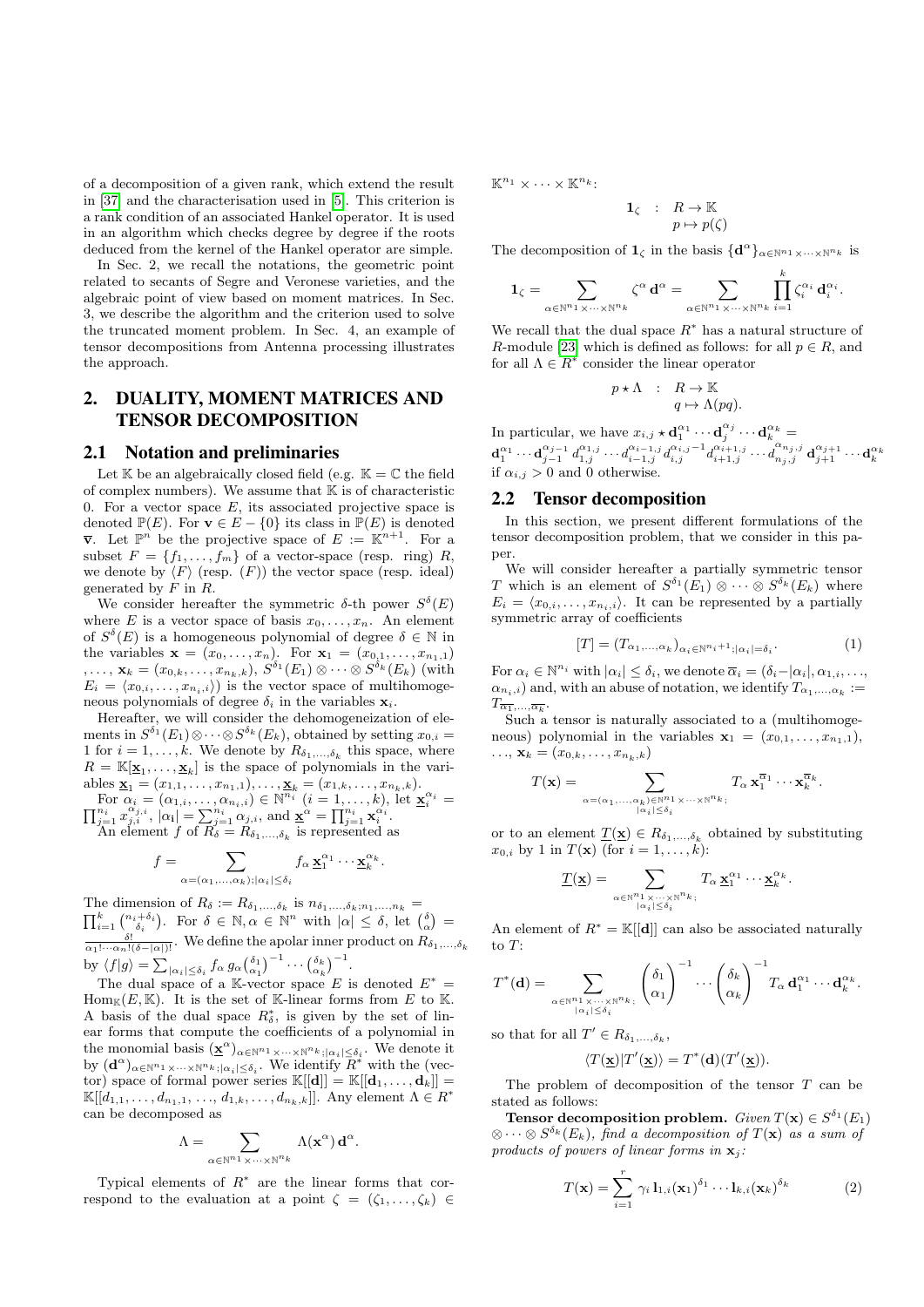where  $\gamma_i \neq 0$ ,  $\mathbf{l}_{j,i}(\mathbf{x}_j) = l_{0,j,i}x_{0,j} + l_{1,j,i}x_{1,j} + \cdots + l_{n_j,j,i}x_{j,n_j}$ and r is the smallest possible integer for such a decomposition.

DEFINITION 2.1. The minimal number of terms  $r$  in a decomposition of the form  $(2)$  is called the rank of T.

We say that  $T(\mathbf{x})$  has an *affine decomposition* if there exists a minimal decomposition of  $T(\mathbf{x})$  of the form (2) where r is the rank of T and such that  $l_{0,j,i} \neq 0$  for  $i = 1, \ldots, r$ . Notice that by a generic change of coordinates in  $E_i$ , we may assume that all  $l_{0,j,i} \neq 0$  and thus that T has an affine decomposition. Suppose that  $T(\mathbf{x})$  has an affine decomposition. Then by scaling  $l_{j,i}(\mathbf{x}_j)$  and multiplying  $\gamma_i$  by the inverse of the  $\delta_j^{th}$  power of this scaling factor, we may assume that  $l_{0,j,i} = 1$ . Thus, the polynomial

$$
\underline{T}(\underline{\mathbf{x}}) = \sum_{i=1}^r \gamma_i \sum_{|\alpha_i| \leq \delta_i} \binom{\delta_1}{\alpha_1} \cdots \binom{\delta_k}{\alpha_k} \zeta_{1,i}^{\alpha_1} \cdots \zeta_{k,i}^{\alpha_k} \underline{\mathbf{x}}_1^{\alpha_1} \cdots \underline{\mathbf{x}}_k^{\alpha_k}
$$

with  $T_{\alpha_1,\dots,\alpha_k} = \sum_{i=1}^r \gamma_i \sum_{|\alpha_i| \leq \delta_i} { \delta_1 \choose \alpha_1} \cdots \binom{\delta_k}{\alpha_k} \zeta_{1,i}^{\alpha_1} \cdots \zeta_{k,i}^{\alpha_k}$ . Equivalently, we have

$$
T^*(\mathbf{d}) = \sum_{i=1}^r \gamma_i \sum_{|\alpha_i| \leq \delta_i} \zeta_{1,i}^{\alpha_1} \cdots \zeta_{k,i}^{\alpha_k} \mathbf{d}_1^{\alpha_1} \cdots \mathbf{d}_k^{\alpha_k}
$$

so that  $T^*({\bf d})$  coincides on  $R_{\delta_1,\ldots,\delta_k}$  with the linear form

$$
\sum_{i=1}^{r} \gamma_i \, \mathbf{1}_{\zeta_{1,i},...,\zeta_{k,i}} = \sum_{i=1}^{r} \gamma_i \, \mathbf{1}_{\zeta_i}
$$

with  $\zeta_i := (\zeta_{1,i}, \ldots, \zeta_{k,i}) \in \mathbb{K}^{n_1} \times \cdots \mathbb{K}^{n_k}$ .

The problem of decomposition of  $T$  can then be restated as follows:

**Interpolation problem.** Given  $T^* \in R^*_{\delta_1,\ldots,\delta_k}$  which admits an affine decomposition, find the minimal number of non-zero vectors  $\zeta_1, \ldots, \zeta_r \in \mathbb{K}^{n_1} \times \cdots \times \mathbb{K}^{n_k}$  and non-zero scalars  $\gamma_1, \ldots, \gamma_r \in \mathbb{K} - \{0\}$  such that

$$
T^* = \sum_{i=1}^r \gamma_i \mathbf{1}_{\zeta_i} \tag{3}
$$

on  $R_{\delta_1,\ldots,\delta_k}$ .

If such a decomposition exists, we say that  $\Lambda = \sum_{i=1}^r \gamma_i \mathbf{1}_{\zeta_i} \in$  \* extends  $T^* \in R^*_{\delta_1, ..., \delta_k}$ .  $R^*$  extends  $T^* \in \mathbb{R}^*_{\delta_1,\ldots,\delta_k}$ 

### 2.3 Indecomposable tensors

In this section, we analyze the set of indecomposable tensor (or tensors of rank 1). They naturally form projective varieties, which we are going to describe using the language of projective geometry.

We begin by defining two auxiliary but very classical varieties, namely Segre variety and Veronese variety.

DEFINITION 2.2. The image of the following map

$$
s_k: \mathbb{P}(E_1) \times \cdots \times \mathbb{P}(E_k) \rightarrow \mathbb{P}(E_1 \otimes \cdots \otimes E_k) \n(\overline{\mathbf{v}_1}, \ldots, \overline{\mathbf{v}_k}) \rightarrow \overline{\mathbf{v}_1 \otimes \cdots \otimes \mathbf{v}_k}
$$

is the so called Segre variety of k factors. We denote it by  $\Xi(E_1 \otimes \cdots \otimes E_k).$ 

From Definition 2.1 of the rank of a tensor and from the Interpolation Problem point of view (3) we see that a Segre variety parametrizes projective classes of rank 1 tensors  $T =$  $\mathbf{v}_1 \otimes \cdots \otimes \mathbf{v}_k \in E_1 \otimes \cdots \otimes E_k$  for certain  $\mathbf{v}_i \in E_i$ ,  $i = 1, \ldots, k$ .

DEFINITION 2.3. Let  $(J_1, J_2)$  be a partition of the set  $\{1, \ldots, k\}$ . If  $J_1 = \{h_1, \ldots, h_s\}$  and  $J_2 = \{1, \ldots, k\} \backslash J_1 = \{h'_1, \ldots, h'_{k-s}\},\$ the  $(J_1, J_2)$ -Flattening of  $E_1 \otimes \cdots \otimes E_k$  is the following:

$$
E_{J_1} \otimes E_{J_2} = (E_{h_1} \otimes \cdots \otimes E_{h_s}) \otimes (E_{h'_1} \otimes \cdots \otimes E_{h'_{k-s}}).
$$

Let  $E_{J_1} \otimes E_{J_2}$  be any flattening of  $E_1 \otimes \cdots \otimes E_k$  as in Definition 2.3 and let  $f_{J_1,J_2} : \mathbb{P}(E_1 \otimes \cdots \otimes E_k) \to \mathbb{P}(E_{J_1} \otimes E_{J_2})$  be the obvious isomorphism. Let  $[T]$  be an array associated to a tensor  $T \in E_1 \otimes \cdots \otimes E_k$ ; let  $\overline{T'} = f_{J_1, J_2}(\overline{T}) \in \mathbb{P}(E_{J_1} \otimes E_{J_2})$ and let  $[A_{J_1,J_2}]$  be the matrix associated to  $T'$ . Then the d-minors of the matrix  $[A_{J_1,J_2}]$  are said to be d-minors of  $[T]$ .

An array  $[A] = (x_{i_1,...,i_k})_{0 \le i_j \le n_j, j=1,...,k}$  is said to be a generic array of indeterminates of  $R = \mathbb{K}[\underline{\mathbf{x}}_1, \dots, \underline{\mathbf{x}}_k]$  if the entries of  $[A]$  are the independent variables of  $R$ .

It is a classical result due to R. Grone (see [26]) that a set of equations for a Segre variety is given by all the 2-minors of a generic array. In [27] it is proved that, if  $[A]$  is a generic array in R of size  $(n_1 + 1) \times \cdots \times (n_k + 1)$  and  $I_d([A])$  is the ideal generated by the d-minors of [A], then  $I_2([A])$  is a prime ideal, therefore:

$$
I(\Xi(E_1\otimes\cdots\otimes E_k))=I_2([A]).
$$

We introduce now the Veronese variety. Classically it is defined to be the *d*-tuple embedding of  $\mathbb{P}^n$  into  $\mathbb{P}^{\binom{n+d}{d}-1}$  via the linear system associated to the sheaf  $\mathcal{O}(d)$  with  $d > 0$ . We give here an equivalent definition.

Let  $E$  be an  $n + 1$  dimensional vector space. With the notation  $S^d(E)$  we mean the vector subspace of  $E^{\otimes d}$  of symmetric tensors.

DEFINITION 2.4. The image of the following map

$$
\nu_d: \mathbb{P}(E) \rightarrow \mathbb{P}(S^d(E))
$$
  

$$
\overline{\mathbf{v}} \mapsto \overline{\mathbf{v}^{\otimes d}}
$$

is the so called Veronese variety. We indicate it with  $\Xi(S^d(E))$ .

With this definition it is easy to see that the Veronese variety parametrizes symmetric rank 1 tensors.

Observe that if we take the vector space  $E$  to be a vector space of linear forms  $\langle x_0, \ldots, x_n \rangle$  then the image of the map  $\nu_d$  above parametrizes homogeneous polynomials that can be written as d-th powers of linear forms.

The Veronese variety  $\Xi(S^d(E)) \subset \mathbb{P}(S^d(E))$  can be also viewed as  $\Xi(S^d(E)) = \Xi(E^{\otimes d}) \cap \mathbb{P}(S^d(E)).$ 

Let  $[A] = (x_{i_1,\ldots,i_d})_{0 \le i_j \le n, j=1,\ldots,d}$  be a generic symmetric array. It is a known result that:

$$
I(\Xi(S^d(E))) = I_2([A]).
$$
 (4)

See [49] for the set theoretical point of view. In [41] the author proved that  $I(\Xi(S^d(E)))$  is generated by the 2-minors of a particular catalecticant matrix (for a definition of "Catalecticant matrices" see e.g. either [41] or [25]). A. Parolin, in his PhD thesis ([40]), proved that the ideal generated by the 2-minors of that catalecticant matrix is actually  $I_2([A])$ .

We are now ready to describe the geometric object that parametrizes partially symmetric tensors  $T \in S^{\delta_1}(E_1) \otimes \cdots \otimes$  $S^{\delta_k}(E_k)$ . Let us start with the rank 1 partially symmetric tensors.

DEFINITION 2.5. Let  $E_1, \ldots, E_k$  be vector spaces of dimensions  $n_1+1, \ldots, n_k+1$  respectively. The Segre-Veronese variety  $\Xi(S^{\delta_1}(E_1) \otimes \cdots \otimes S^{\delta_k}(E_k))$  is the embedding of  $\mathbb{P}(E_1) \otimes$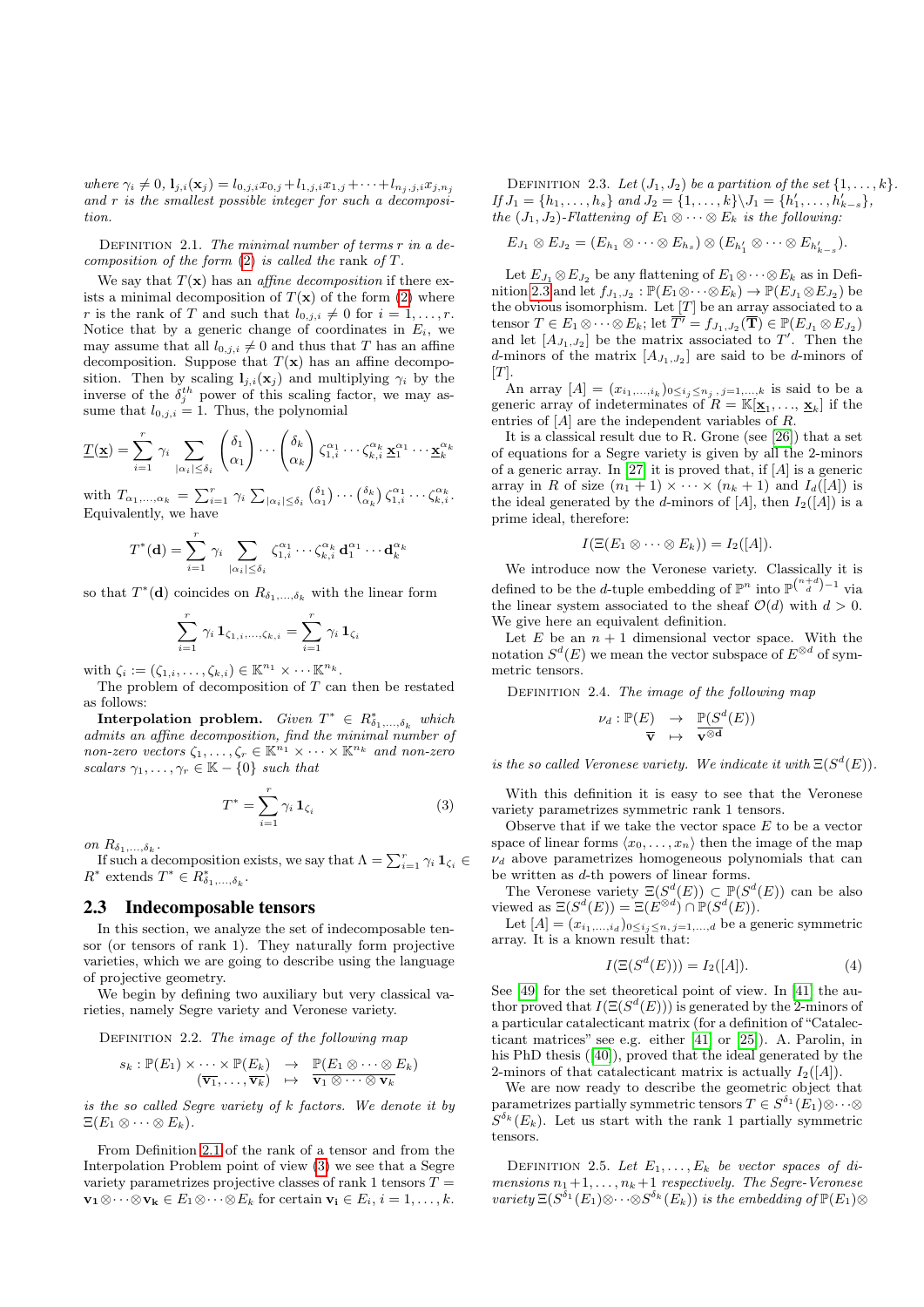$\cdots \otimes \mathbb{P}(E_k)$  into  $\mathbb{P}^{N-1} \simeq \mathbb{P}(S^{\delta_1}(E_1) \otimes \cdots \otimes S^{\delta_k}(E_k)),$  where  $N = \left(\Pi_{i=1}^k\binom{n_i+\delta_i}{d_i}\right)$ , given by sections of the sheaf  $\mathcal{O}(\delta_1,\ldots,\delta_k)$ . *I.e.*  $\Xi(S^{\delta_1}(E_1) \otimes \cdots \otimes S^{\delta_k}(E_k))$  is the image of the composition of the following two maps:

$$
\mathbb{P}(E_1)\times\cdots\times\mathbb{P}(E_k)\stackrel{\nu_{\delta_1}\times\cdots\times\nu_{\delta_k}}{\longrightarrow}\mathbb{P}^{\binom{n_1+\delta_1}{\delta_1}-1}\times\cdots\times\mathbb{P}^{\binom{n_k+\delta_k}{\delta_k}-1}
$$

and  $\mathbb{P}^{n+\delta_1-\delta_1}(\mathbb{Z}^n)$   $\longrightarrow$   $\mathbb{P}^{n+\delta_k-\delta_k}$   $\longrightarrow$   $\mathbb{P}^{N-1}$ , where each  $\nu_{\delta_i}$ is a Veronese embedding of  $\mathbb{P}(E_i)$  as in Definition 2.4 then  $Im(\nu_{\delta_1} \times \cdots \times \nu_{\delta_k}) = \Xi(S^{\delta_1}(E_1)) \times \cdots \times \Xi(S^{\delta_k}(E_k))$  and  $Im(s)$  is the Segre variety of k factors. Therefore the Segre-Veronese variety is the Segre re-embedding of the product of k Veronese varieties.

If  $(\delta_1, \ldots, \delta_k) = (1, \ldots, 1)$  then the corresponding Segre-Veronese variety is nothing else than the classical Segre variety of  $\mathbb{P}(E_1 \otimes \cdots \otimes E_k)$ .

If  $k = 1$  then the corresponding Segre-Veronese variety is nothing else than the classical Veronese variety of  $\mathbb{P}(S^{\delta_1}(E_1)).$ 

Observe that  $\Xi(S^{\delta_1}(E_1) \otimes \cdots \otimes S^{\delta_k}(E_k))$  can be viewed as the intersection with the Segre variety  $\Xi(E_1^{\otimes \delta_1} \otimes \cdots \otimes$  $E_k^{\otimes \delta_k}$ ) that parametrizes rank one tensors and the projective subspace  $\mathbb{P}(S^{\delta_1}(E_1) \otimes \cdots \otimes S^{\delta_k}(E_k)) \subset \mathbb{P}(E_1^{\otimes \delta_1} \otimes \cdots \otimes E_k^{\otimes \delta_k})$ that parametrizes partially symmetric tensors:  $\Xi(S^{\delta_1}(E_1) \otimes$  $\cdots \otimes S^{\delta_k}(E_k)) = \Xi(E_1^{\otimes \delta_1} \otimes \cdots \otimes E_k^{\otimes \delta_k}) \cap \mathbb{P}(S^{\delta_1}(E_1) \otimes \cdots \otimes E_k)$  $S^{\delta_k}(E_k)).$ 

In  $[2]$  it is proved that if  $[A]$  is a generic array of indeterminates associated to the multihomogeneous polynomial ring  $S^{\delta_1}(E_1) \otimes \cdots \otimes S^{\delta_k}(E_k)$  (i.e. it is a generic partially symmetric array), the ideal of the Segre-Veronese variety  $\Xi(S^{\delta_1}(E_1)\otimes\cdots\otimes S^{\delta_k}(E_k))$  is

$$
I(\Xi(S^{\delta_1}(E_1)\otimes\cdots\otimes S^{\delta_k}(E_k)))=I_2([A])
$$

with  $\delta_i > 0$  for  $i = 1, \ldots, k$ .

Now if we consider the vector spaces  $E_i$  that are vector spaces of linear forms  $E_i \simeq S^1(E_i)$  for  $i = 1, \ldots, k$ , we get that the Segre-Veronese variety  $\Xi(S^{\delta_1}(E_1) \otimes \cdots \otimes S^{\delta_k}(E_k))$ parametrizes multihomogenoeus polynomials  $F \in S^{\delta_1}(E_1) \otimes$  $\cdots \otimes S^{\delta_k}(E_k)$  of the type  $F = 1_1^{\delta_1} \cdots 1_k^{\delta_k}$  where  $1_i$  are linear forms in  $S^1(E_i)$  for  $i = 1, \ldots, k$ .

From this observation we understand that the Tensor decomposition problem of finding a minimal decomposition of type (2) for an element  $T \in S^{\delta_1}(E_1) \otimes \cdots \otimes S^{\delta_k}(E_k)$  is equivalent to finding the minimum number of elements belonging to the Segre-Veronese variety  $\Xi(S^{\delta_1}(E_1) \otimes \cdots \otimes S^{\delta_k}(E_k))$ whose span contains  $\overline{T} \in \mathbb{P}(S^{\delta_1}(E_1) \otimes \cdots \otimes S^{\delta_k}(E_k)).$ 

The natural geometric objects that are associated to this kind of problems are the higher Secant varieties of the Segre-Veronese varieties that we are going to define.

DEFINITION 2.6. Let  $X \subset \mathbb{P}^N$  be any projective variety and define  $X_s^0 := \bigcup_{\overline{P_1},\ldots,\overline{P_s} \in X} \langle \overline{P_1},\ldots,\overline{P_s} \rangle$ . The s-th secant variety  $X_s \subset \mathbb{P}^N$  of  $\overline{X}$  is the Zariski closure of  $X_s^0$ .

Observe that the generic element of  $X_s$  is a point  $\overline{\mathbf{P}} \in \mathbb{P}^N$ that can be written as a linear combination of s points of X, in fact a generic element of  $X_s$  is an element of  $X_s^0$ . Therefore if  $X$  is the Segre-Veronese variety, then the generic element of  $\Xi_s(S^{\delta_1}(E_1) \otimes \cdots \otimes S^{\delta_k}(E_k))$  is the projective class of a partially symmetric tensor  $T \in S^{\delta_1}(E_1) \otimes \cdots \otimes$  $S^{\delta_k}(E_k)$  that can be written as a linear combination of s linearly independent partially symmetric tensors of rank 1.

Unfortunately not all the elements of  $\Xi_s(S^{\delta_1}(E_1) \otimes \cdots \otimes$  $S^{\delta_k}(E_k)$  are of this form. In fact if  $\overline{T} \in \Xi_s(S^{\delta_1}(E_1) \otimes \cdots \otimes$  $S^{\delta_k}(E_k)$   $\setminus \Xi_s^0(S^{\delta_1}(E_1) \otimes \cdots \otimes S^{\delta_k}(E_k))$  then the rank of T is strictly bigger than  $s$ .

DEFINITION 2.7. The minimum integer s such that  $\overline{T} \in$  $\mathbb{P}(S^{\delta_1}(E_1) \otimes \cdots \otimes S^{\delta_k}(E_k))$  belongs to  $\Xi_s(S^{\delta_1}(E_1) \otimes \cdots \otimes$  $S^{\delta_k}(E_k)$ ) is called the border rank of T.

In order to find the border rank of a tensor  $T \in S^{\delta_1}(E_1) \otimes$  $\cdots \otimes S^{\delta_k}(E_k)$  we should need a set of equations for  $\Xi_s(S^{\delta_1}(E_1))$  $\otimes \cdots \otimes S^{\delta_k}(E_k)$  for  $s > 1$ . The knowledge of the generators of the ideals of secant varieties of homogeneous varieties is a very deep problem that is solved only for very particular cases (see eg. [39], [36], [33], [34], [7], [35]).

From a computational point of view, there is a very direct and well known way of getting the equations for the secant variety, which consists of introducing parameters or unknowns for the coefficients of  $l_{i,j}$  and  $\gamma_i$  in (2), to expand the polynomial and identify its coefficients with the coefficients of T. Eliminating the coefficients of  $\mathbf{l}_{i,j}$  and  $\gamma_i$  yields the equations of the secant variety.

Unfortunately this procedure is far from being computationally practical, because we have to deal with high degree polynomials in many variables, with a lot of symmetries. This is why we need to introduce moment matrices and to use a different kind of elimination.

#### 2.4 Moment matrices

In this section, we recall the algebraic tools and the properties we need to describe and analyze our algorithm. We refer e.g. to [5], [23], [38].

Let  $n := \sum_{i} n_i$ , we have  $R \simeq \mathbb{K}[x_1, ..., x_n]$ . For any  $\Lambda \in$  $R^*$ , we define the bilinear form  $Q_{\Lambda}$ , such that  $\forall a, b \in R$ ,  $Q(a, b) = \Lambda(ab)$ . The matrix of  $Q_{\Lambda}$  in the monomial basis, of R is  $\mathbb{Q}_{\Lambda} = (\Lambda(\mathbf{x}^{\alpha+\beta}))_{\alpha,\beta}$ , where  $\alpha, \beta \in \mathbb{N}^n$ . Similarly, for any  $\Lambda \in R^*$ , we define the Hankel operator  $H_{\Lambda}$  from R to  $R^*$  as

$$
H_{\Lambda} : R \to R^*
$$

$$
p \mapsto p \star \Lambda.
$$

The matrix of the linear operator  $H_{\Lambda}$  in the monomial basis, and in the dual basis,  $\{d^{\alpha}\}\$ , is  $\mathbb{H}_{\Lambda} = (\Lambda(\mathbf{x}^{\alpha+\beta}))_{\alpha,\beta}$ , where  $\alpha, \beta \in \mathbb{N}^n$ . The following relates the Hankel operators with the bilinear forms. For all  $a, b \in R$ , thanks to the R-module structure, it holds

$$
Q_{\Lambda}(a,b) = \Lambda(ab) = a \star \Lambda(b) = H_{\Lambda}(a)(b).
$$

In what follows, we will identify  $H_\Lambda$  and  $Q_\Lambda$ .

DEFINITION 2.8. Given  $B = \{b_1, \ldots, b_r\}, B' = \{b'_1, \ldots, b_r\}$  $b'_{r'}\}\subset R$ , we define

$$
H_{\Lambda}^{B,B'}:\langle B\rangle\to \langle B'\rangle^*,
$$

as the restriction of  $H_{\Lambda}$  to the vector space  $\langle B \rangle$  and inclusion of  $\langle B' \rangle^*$  in  $R^*$ . Let  $\mathbb{H}_{\Lambda}^{B,B'} = (\Lambda(b_i b'_j))_{1 \leq i \leq r, 1 \leq j \leq r'}$ . If  $B' =$ B, we also use the notation  $H_{\Lambda}^B$  and  $\mathbb{H}_{\Lambda}^{\overline{B}}$ .

If  $B, B'$  are linearly independent, then  $\mathbb{H}_{\Lambda}^{B, B'}$  is the matrix of  $H_{\Lambda}^{B,B'}$  in this basis  $\{b_1,\ldots,b_r\}$  of  $\langle B \rangle$  and the dual basis of  $B'$  in  $\langle B' \rangle^*$ . The *catalecticant* matrices of [28] correspond to the case where  $k = 1$  and B and B' are, respectively, the set of monomials of degree  $\leq i$  and  $\leq d - i$   $(i = 0, \ldots, \delta)$ .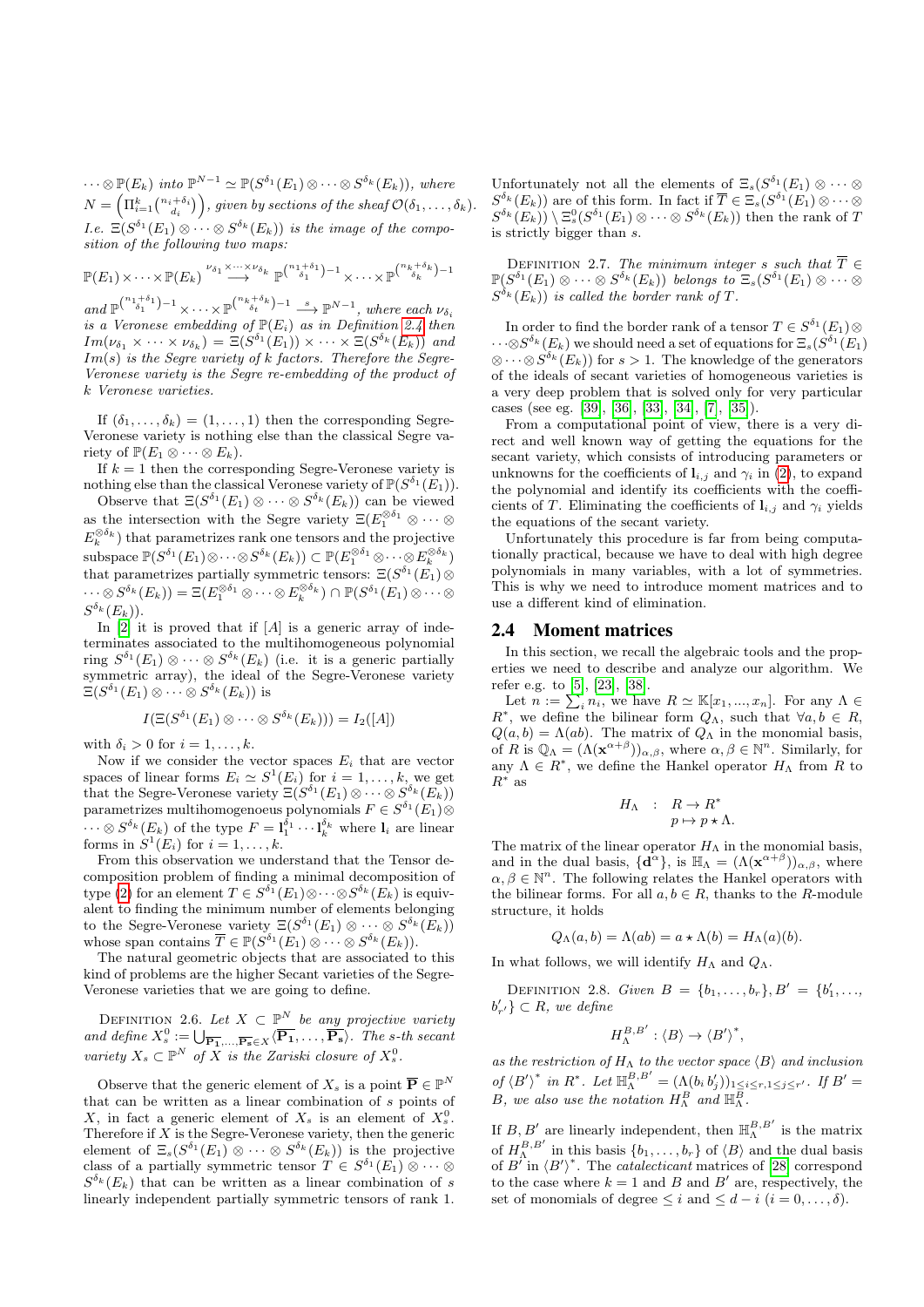From the definition of the Hankel operators, we can deduce that a polynomial  $p \in R$  belongs to the kernel of  $\mathbb{H}_{\Lambda}$  if and only if  $p \star \Lambda = 0$ , which in turn holds if and only if for all  $q \in R$ ,  $\Lambda(pq) = 0$ .

PROPOSITION 2.9 ([5]). Let  $I_{\Lambda}$  be the kernel of  $H_{\Lambda}$ . Then,  $I_\Lambda$  is an ideal of R.

Let  $A_{\Lambda} = R/I_{\Lambda}$  be the quotient algebra of polynomials modulo the ideal  $I_{\Lambda}$ , which, as Proposition 2.9 states is the kernel of  $H_{\Lambda}$ . The rank of  $H_{\Lambda}$  is the dimension of  $\mathcal{A}_{\Lambda}$  as a K-vector space.

DEFINITION 2.10. For any  $B \subset R$ , let  $B^+ = B \cup x_{1,1}B \cup$  $\cdots \cup x_{n_k,k}B$  and  $\partial B = B^+ \setminus B$ .

PROPOSITION 2.11 ([37, 5]). Assume that rank $(H_{\Lambda}) =$  $r < \infty$  and let  $B = \{b_1, \ldots, b_r\} \subset R$  such that  $\mathbb{H}^B_{\Lambda}$  is invertible. Then  $b_1, \ldots, b_r$  is a basis of  $A_\Lambda$ . If  $1 \in \langle B \rangle$  the ideal  $I_{\Lambda}$  is generated by  $\ker H_{\Lambda}^{B^{+}}$ .

PROPOSITION 2.12 ([23, 5]). If  $\text{rank}(H_{\Lambda}) = r < \infty$ , then  $A_{\Lambda}$  is of dimension r over K and there exist  $\zeta_1, \ldots, \zeta_d \in$  $\mathbb{K}^n$  where  $d \leq r$ , and  $p_i \in \mathbb{K}[\partial_1,\ldots,\partial_n]$ , such that

$$
\Lambda = \sum_{i=1}^{d} \mathbf{1}_{\zeta_i} \circ p_i(\partial). \tag{5}
$$

Moreover the multiplicity of  $\zeta_i$  is the dimension of the vector space spanned the inverse system generated by  $\mathbf{1}_{\zeta_i} \circ p_i(\partial)$ .

In characteristic 0, the inverse system of  $\mathbf{1}_{\zeta_i} \circ p_i(\partial)$  is isomorphic to the vector space generated by  $p_i$  and its derivatives of any order with respect to the variables  $\partial_i$ . In general characteristic, we replace the derivatives by the product by the "inverse" of the variables [38], [23].

DEFINITION 2.13. For  $T^* \in R^*_{\delta_1,\ldots,\delta_k}$ , we call generalized decomposition of  $T^*$  a decomposition such that  $T^*$ ized decomposition of  $T^*$  a decomposition such that  $T^* = \sum_{i=1}^d \mathbf{1}_{\zeta_i} \circ p_i(\partial)$  where the sum for  $i = 1, \ldots, d$  of the dimensions of the vector spaces spanned by the inverse system generated by  $\mathbf{1}_{\zeta_i} \circ p_i(\partial)$  is minimal. This minimal sum of dimensions is called the length of  $T^*$ .

This definition extends the definition introduced in [28] for binary forms. The length of  $T^*$  is the rank of the corresponding Hankel operator  $H_{\Lambda}$ .

THEOREM 2.14 ([5]). For any  $\Lambda \in R^*$ , we have  $\Lambda =$  $\sum_{i=1}^r \gamma_i \mathbf{1}_{\zeta_i}$  with  $\gamma_i \neq 0$  and  $\zeta_i$  distinct points of  $\mathbb{K}^n$  if rank  $H_{\Lambda} = r$  and  $I_{\Lambda}$  is a radical ideal.

In the binary case this rank also corresponds to the border rank of  $T^*$ , therefore the r-th minors of the Hankel operator give equations for the r-th secant variety to the rational normal curves [28].

In order to compute the zeroes of an ideal  $I_{\Lambda}$  when we know a basis of  $A_{\Lambda}$ , we exploit the properties of the operators of multiplication in  $A_{\Lambda}$ :  $M_a$  :  $A_{\Lambda} \rightarrow A_{\Lambda}$ , such that  $\forall b \in A_{\Lambda}, M_a(b) = ab$  and its transposed operator  $M_a^t: \mathcal{A}_\Lambda^* \to \mathcal{A}_\Lambda^*$ , such that for  $\forall \gamma \in \mathcal{A}_\Lambda^*, M_a^\top(\gamma) = a \star \gamma$ .

The following proposition expresses a similar result, based on the properties of the duality.

PROPOSITION 2.15 ([38, 5]). For any linear form  $\Lambda \in$  $R^*$  such that rank  $H_\Lambda < \infty$  and any  $a \in \mathcal{A}_\Lambda$ , we have

$$
H_{a \star \Lambda} = M_a^t \circ H_\Lambda \tag{6}
$$

We have the following well-known theorem:

THEOREM 2.16 ([19, 18, 23]). Assume that  $A_{\Lambda}$  is a finite dimensional vector space. Then  $\Lambda = \sum_{i=1}^{d} \mathbf{1}_{\zeta_i} \circ p_i(\partial)$ for  $\zeta_i \in \mathbb{K}^n$  and  $p_i(\partial) \in \mathbb{K}[\partial_1, \ldots, \partial_n]$  and

• the eigenvalues of the operators  $M_a$  and  $M_a^t$ , are given by  $\{a(\zeta_1), \ldots, a(\zeta_r)\}.$ 

• the common eigenvectors of the operators  $(M_{x_i}^t)_{1\leq i\leq n}$ are (up to scalar)  $\mathbf{1}_{\zeta_i}$ .

Using the previous proposition, one can recover the points  $\zeta_i \in \mathbb{K}^n$  by eigenvector computation as follows. Assume that  $B \subset R$  with  $|B| = \text{rank}(H_\Lambda)$ , then equation (6) and its transposition yield

$$
\mathbb{H}^B_{a\star\Lambda}=\mathbb{M}_a^t\mathbb{H}^B_{\Lambda}=\mathbb{H}^B_{\Lambda}\mathbb{M}_a,
$$

where  $\mathbb{M}_a$  is the matrix of multiplication by a in the basis B of  $A_{\Lambda}$ . By Theorem 2.16, the common solutions of the generalized eigenvalue problem

$$
(\mathbb{H}_{a \star \Lambda} - \lambda \mathbb{H}_{\Lambda})\mathbf{v} = \mathbb{O}
$$
 (7)

for all  $a \in R$ , yield the common eigenvectors  $\mathbb{H}_{\Lambda}^B$ **v** of  $\mathbb{M}_a^t$ , that is the evaluation  $\mathbf{1}_{\zeta_i}$  at the roots. Therefore, these common eigenvectors  $\mathbb{H}_{\Lambda}^{\overrightarrow{B}}$  are up to a scalar, the vectors  $[b_1(\zeta_i), \ldots, b_r(\zeta_i)]$   $(i = 1, \ldots, r)$ . Notice that it is sufficient to compute the common eigenvectors of  $(\mathbb{H}_{x_i \star \Lambda}, \mathbb{H}_{\Lambda})$  for  $i =$  $1, \ldots, n$ 

If  $\Lambda = \sum_{i=1}^{d} \gamma_i \mathbf{1}_{\zeta_i}$  ( $\gamma_i \neq 0$ ), then the roots are simple, and one eigenvector computation is enough: for any  $a \in R$ ,  $\mathbb{M}_a$ is diagonalizable and the generalized eigenvectors  $\mathbb{H}^B_\Lambda \mathbf{v}$  are, up to a scalar, the evaluation  $\mathbf{1}_{\zeta_i}$  at the roots.

Coming back to our problem of partially symmetric tensor decomposition,  $T^* \in R^*_{\delta_1,\ldots,\delta_k}$  admits an affine decomposition of rank r iff  $T^*$  coincide on  $R_{\delta_1,\ldots,\delta_k}$  with

$$
\Lambda = \sum_{i=1}^r \gamma_i \, \mathbf{1}_{\zeta_i},
$$

for some distinct  $\zeta_1, \ldots, \zeta_r \in \mathbb{K}^{n_1} \times \cdots \times \mathbb{K}^{n_k}$  and some  $\gamma_i \in \mathbb{K} - \{0\}$ . Then, by theorem 2.14,  $H_\Lambda$  is of rank r and  $I_{\Lambda}$  is radical.

Conversely, given  $H_{\Lambda}$  of rank r with  $I_{\Lambda}$  radical which coincides on  $R_{\delta_1,...,\delta_k}$  with  $T^*$ , by proposition 2.12,  $\Lambda$  =  $\sum_{i=1}^r \gamma_i \mathbf{1}_{\zeta_i}$  and extends  $T^*$ , which thus admits an affine decomposition.

Therefore we can say that if the border rank of  $T$  is  $r$ then also rank $(H_{\Lambda}) = r$ . Conversely if rank $(H_{\Lambda}) = r$ , we can only claim that the border rank of  $T$  is at least  $r$ .

The problem of decomposition of  $T^*$  can thus be reformulated as follows:

Truncated moment problem. Given  $T^* \in R^*_{\delta_1,\ldots,\delta_k}$ , find the smallest r such that there exists  $\Lambda \in R^*$  which extends  $T^*$  with  $H_{\Lambda}$  of rank r and  $I_{\Lambda}$  a radical ideal.

In the next section, we will describe an algorithm to solve the truncated moment problem.

### 3. ALGORITHM

In this section, we first describe the algorithm from a geometric point of view and the algebraic computation it induces. Then, we characterize under which the conditions  $T^*$ can be extended to  $\Lambda \in R^*$  with  $H_\Lambda$  of rank r. The idea of the algorithm is the following: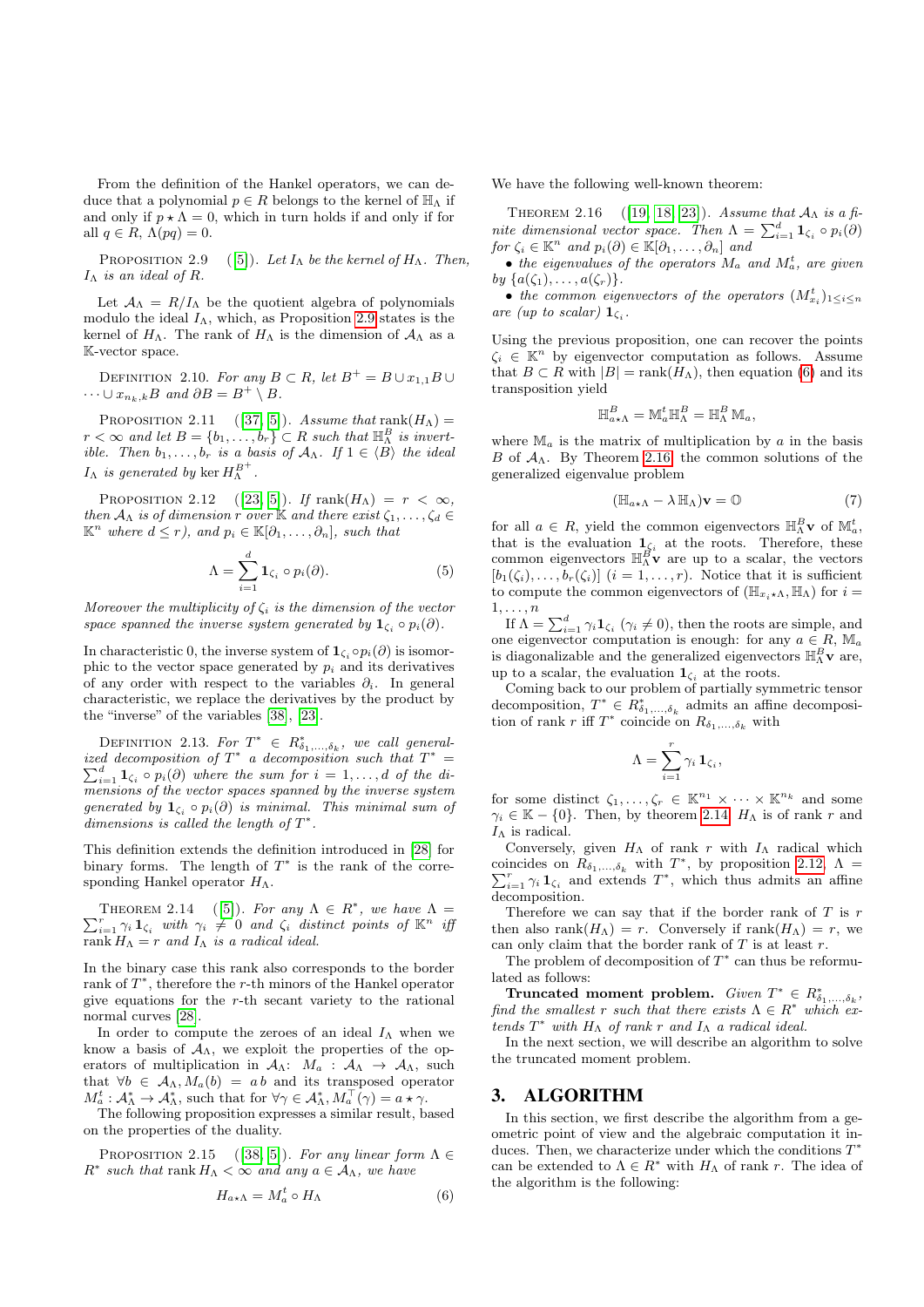Given a tensor  $T \in S^{\delta_1}(E_1) \otimes \cdots \otimes S^{\delta_k}(E_k)$ , set  $r = 0$ ;

1. Determine if  $T^*$  can be extended to  $\Lambda \in R^*$  with rank  $H_{\Lambda} = r$ ;if the answer is YES, go to step 2, otherwise repeat step 1) with  $r + 1$ .

2. Find if there exists r distinct points  $P_1, \ldots, P_r \in$  $\Xi(S^{\delta_1}(E_1) \otimes \cdots \otimes S^{\delta_k}(E_k))$  such that  $T \in \langle P_1, \ldots, P_r \rangle \simeq$  $\mathbb{P}^{s-1}$  – equivalently compute the roots of ker  $H_{\Lambda}$  by generalized eigenvector computation (7) and check that the eigenspaces are simple;

3. If the answer to 2 is YES, then the rank of  $T$  is actually r and we are done;

4. If the answer to 3 is NO, then it means that the rank of T is bigger than r. Repeat this procedure from step 3 with  $r+1$ .

This algorithm extends the one in [5] which applies only for symmetric tensors. The approach used in [3] for the rank of tensors in  $\Xi_2(S^d(E))$  and in  $\Xi_3(S^d(E))$  allows to avoid to loop again at step 4: if one doesn't get simple roots, then it is possible to use other techniques to compute the rank. Unfortunately the mathematical knowledge on the stratification by rank of secant varieties is nowadays not complete, hence these techniques cannot be used now to improve algorithms for higher border ranks.

We are going to characterize now under which conditions  $T^*$  can be extended to  $\Lambda \in R^*$  with  $H_\Lambda$  of rank r (step 3).

We need the following technical property on the bases of  $A_{\Lambda}$ , that we will consider:

DEFINITION 3.1. Let B be a subset of monomials in  $R \simeq$  $\mathbb{K}[x_1, ..., x_n]$ . We say that B is connected to 1 if  $\forall m \in B$ either  $m = 1$  or there exists  $i \in [1, n]$  and  $m' \in B$  such that  $m = x_i m'$ .

Let  $B, B' \subset R_{\delta_1,\ldots,\delta_k}$  be a two sets of monomials connected to 1. We consider the formal Hankel matrix

$$
\mathcal{H}_{\Lambda}^{B,B'}=(h_{\alpha+\beta})_{\alpha\in B',\beta\in B},
$$

with  $h_{\alpha} = T^*(\mathbf{x}^{\alpha}) = c_{\alpha}$  if  $\mathbf{x}^{\alpha} \in R_{\delta_1,\dots,\delta_k}$  and otherwise  $h_{\alpha}$ is a variable. The set of these new variables is denoted h.

Suppose that  $\mathcal{H}_{\Lambda}^{B,B'}$  is invertible in  $\mathbb{K}(\mathbf{h})$ , then we define the formal multiplication operators

$$
\mathcal{M}^{B,B'}_{i,l}(\mathbf{h}):=(\mathcal{H}^{B,B'}_{\Lambda})^{-1}\mathcal{H}^{B,B'}_{x_{i,l}\star\Lambda}
$$

for every variable  $x_{i,l} \in R$ .

We use the following theorems which extend the results of [37] to the cases of distinct sets of monomials indexing the rows and columns of the Hankel operators. They characterizes the cases where  $\mathbb{K}[\mathbf{x}] = B \oplus I_\Lambda$ :

THEOREM 3.2. Let  $B = {\mathbf{x}^{\beta_1}, \dots, \mathbf{x}^{\beta_r}}$  and  $B' = {\mathbf{x}^{\beta'_1}}$ ,  $\ldots, \mathbf{x}^{\beta_r'}\}$  be two sets of monomials in  $R_{\delta_1,\ldots,\delta_k}$ , connected to 1 and let  $\Lambda$  be a linear form that belongs to  $(\langle B\ddot{B} \cdot B^+ \rangle_{\delta_1,\ldots,\delta_k})^*$ . Let  $\Lambda(\mathbf{h})$  be the linear form of  $\langle B' \cdot B^{\dagger} \rangle^*$  defined by  $\Lambda(\mathbf{h})(\mathbf{x}^{\alpha}) =$  $\Lambda(\mathbf{x}^{\alpha})$  if  $\mathbf{x}^{\alpha} \in R_{\delta_1,\dots,\delta_k}$  and  $h_{\alpha} \in \mathbb{K}$  otherwise. Then,  $\Lambda(\mathbf{h})$ admits an extension  $\tilde{\Lambda} \in R^*$  such that  $H_{\tilde{\Lambda}}$  is of rank r with B and B' basis of  $A_{\tilde{\Lambda}}$  iff

$$
\mathcal{M}_{i,l}^B(\mathbf{h}) \circ \mathcal{M}_{j,q}^B(\mathbf{h}) - \mathcal{M}_{j,q}^B(\mathbf{h}) \circ \mathcal{M}_{i,l}^B(\mathbf{h}) = 0 \tag{8}
$$

 $(0 \leq l, q \leq k, 1 \leq i \leq n_l, 1 \leq j \leq n_q)$  and  $\det(\mathcal{H}_{\Lambda(h)}^{B', B}) \neq 0$ . Moreover, such a  $\tilde{\Lambda}$  is unique.

We are going to give an equivalent characterization of the extension property, based on rank conditions:

THEOREM 3.3. Let  $B = {\mathbf{x}^{\beta_1}, \dots, \mathbf{x}^{\beta_r}}$  and  $B' = {\mathbf{x}^{\beta'_1}}$ ,  $\ldots, \mathbf{x}^{\beta_r'}\}$  be two sets of monomials in  $R_{\delta_1,\ldots,\delta_k}$ , connected to 1. Let  $\Lambda$  be a linear form in  $(\langle B'^+ * B^+ \rangle_{\delta_1,\ldots,\delta_k})^*$  and  $\Lambda(\mathbf{h})$  be the linear form of  $\langle B'^{+} \cdot B^{+} \rangle^*$  defined by  $\Lambda(\mathbf{h})(\mathbf{x}^{\alpha}) = \Lambda(\mathbf{x}^{\alpha})$ if  $\mathbf{x}^{\alpha} \in R_{\delta_1,\dots,\delta_k}$  and  $h_{\alpha} \in \mathbb{K}$  otherwise. Then,  $\Lambda(\mathbf{h})$  admits an extension  $\tilde{\Lambda} \in R^*$  such that  $H_{\tilde{\Lambda}}$  is of rank r with B and B' basis of  $A_{\tilde{\Lambda}}$  iff all  $(r + 1) \times (r + 1)$ -minors of  $\mathcal{H}_{\Lambda(\mathbf{h})}^{B'^+,B^+}$ vanish and  $\det(\mathcal{H}_{\Lambda(\mathbf{h})}^{B',B}) \neq 0$ .

## 4. EXAMPLES AND APPLICATIONS

There exist numerous fields in which decomposing a tensor into a sum of rank-one terms is useful. These fields range from arithmetic complexity [8] to chemistry [44]. One nice application is worth to be emphasized, namely wireless transmissions [42]: one or several signals are wished to be extracted form noisy measurements, received on an array of sensors and disturbed by interferences. The approach is deterministic, which makes the difference compared to approaches based on data statistics [15]. The array of sensors is composed of  $J$  subarrays, each containing  $I$  sensors. Subarrays do not need to be disjoint, but must be deduced from each other by a translation in space. If the transmission is narrow band and in the far field, then the measurements at time sample  $t$  recorded on sensor  $i$  of subarray  $j$  take the form:

$$
T(i, j, t) = \sum_{p=1}^{r} A_{ip} B_{jp} C_{tp}
$$

if  $r$  waves impinge on the array. Matrices  $A$  and  $B$  characterize the geometry of the array (subarray and translations), whereas matrix C contains the signals received on the array. An example with  $(I, J) = (4, 4)$  is given in Figure 1. Computing the decomposition of tensor  $T$  allows to extract signals of interest as well as interferences, all included in matrix C. Radiating sources can also be localized with the help of matrix A if the exact location of sensors of a subarray are known. Note that this framework applies in radar, sonar or telecommunications.



Figure 1: Array of 10 sensors decomposed into 4 subarrays of 4 sensors each.

We consider such an example with 6 time samples, that is an element of  $\mathbb{R}^4 \otimes \mathbb{R}^4 \otimes \mathbb{R}^6$ :  $T :=_{1046 a_1 b_1 c_1 + 959 a_1 b_1 c_2 + 1000 b_1 c_2}$ 660 a1 b1 c3+866 a1 b1 c4+952 a1 b1 c5−1318 a1 b2 c1−1222 a1 b2 c2−906 a1 b2 c3− 1165  $a_1$  b<sub>2</sub>  $c_4$ −1184  $a_1$  b<sub>2</sub>  $c_5$ −153  $a_1$  b<sub>3</sub>  $c_1+52$   $a_1$  b<sub>3</sub>  $c_2+353$   $a_1$  b<sub>3</sub>  $c_3+354$   $a_1$  b<sub>3</sub>  $c_4$ + 585  $a_1$   $b_3$  c<sub>5</sub>+852  $a_2$   $b_1$  c<sub>1</sub>+833  $a_2$   $b_1$  c<sub>2</sub>+718  $a_2$   $b_1$  c<sub>3</sub>+903  $a_2$   $b_1$  c<sub>4</sub>+828  $a_2$   $b_1$  c<sub>5</sub>−  $1068 a_2 b_2 c_1 - 1060 a_2 b_2 c_2 - 992 a_2 b_2 c_3 - 1224 a_2 b_2 c_4 - 1026 a_2 b_2 c_5 +$ 256 a<sub>2</sub> b<sub>3</sub> c<sub>1</sub>+468 a<sub>2</sub> b<sub>3</sub> c<sub>2</sub>+668 a<sub>2</sub> b<sub>3</sub> c<sub>3</sub>+748 a<sub>2</sub> b<sub>3</sub> c<sub>4</sub>+1198 a<sub>2</sub> b<sub>3</sub> c<sub>5</sub>−614 a<sub>3</sub> b<sub>1</sub> c<sub>1</sub>−  $495$  a3 b<sub>1</sub> c<sub>2</sub>−276 a3 b<sub>1</sub> c<sub>3</sub>−392 a<sub>3</sub> b<sub>1</sub> c<sub>4</sub>−168 a3 b<sub>1</sub> c<sub>5</sub>+664 a3 b<sub>2</sub> c<sub>1</sub>+525 a3 b<sub>2</sub> c<sub>2</sub>+  $336$   $a_3$   $b_2$   $c_3$  +472  $a_3$   $b_2$   $c_4$  +63  $a_3$   $b_2$   $c_5$  +713  $a_3$   $b_3$   $c_1$  +737  $a_3$   $b_3$   $c_2$  +791  $a_3$   $b_3$   $c_3$  + 965 a3 b3 c4+674 a3 b3 c5−95 a1 b1+88 a1 b2+193 a1 b3+320 a1 c1+285 a1 c2+  $134 a_1 c_3 + 188 a_1 c_4 + 382 a_1 c_5 - 29 a_2 b_1 - 2 a_2 b_2 + 198 a_2 b_3 + 292 a_2 c_1 +$  $269 a_2 c_2 + 138 a_2 c_3 + 187 a_2 c_4 + 406 a_2 c_5 + 119 a_3 b_1 - 139 a_3 b_2 + 20 a_3 b_3 -$ 222 a<sub>3</sub> c<sub>1</sub> - 160 a<sub>3</sub> c<sub>2</sub> + 32 a<sub>3</sub> c<sub>3</sub> + 9 a<sub>3</sub> c<sub>4</sub> - 229 a<sub>3</sub> c<sub>5</sub> + 122 b<sub>1</sub> c<sub>1</sub> + 119 b<sub>1</sub> c<sub>2</sub> + 112 b<sub>1</sub> c<sub>3</sub> + 140 b<sub>1</sub> c<sub>4</sub> + 108 b<sub>1</sub> c<sub>5</sub> − 160 b<sub>2</sub> c<sub>1</sub> − 163 b<sub>2</sub> c<sub>2</sub> − 176 b<sub>2</sub> c<sub>3</sub> − 214 b<sub>2</sub> c<sub>4</sub> −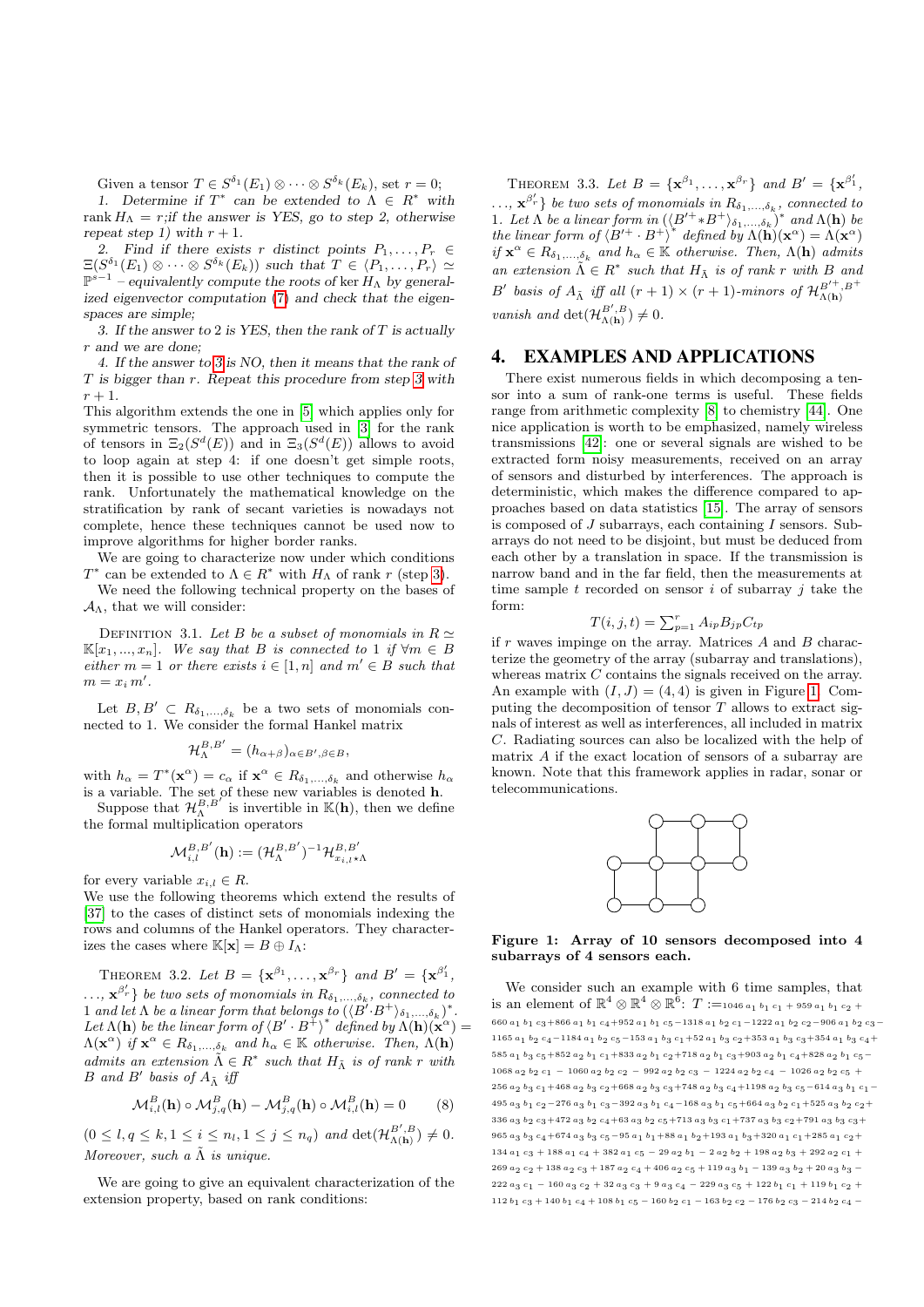117  $b_2 c_5 + 31 b_3 c_1 + 57 b_3 c_2 + 65 b_3 c_3 + 73 b_3 c_4 + 196 b_3 c_5 - 35 a_1 - 21 a_2 +$  $54 a_3 - 3 b_1 - 3 b_2 + 24 b_3 + 50 c_1 + 46 c_2 + 20 c_3 + 29 c_4 + 63 c_5 - 6.$ 

If we take  $B = \{1, a_1, a_2, a_3, b_1, b_2\}$  and  $B' = \{1, c_1, c_2, c_3,$  $c_4, c_5$  we obtain the following known submatrix of  $H_\Lambda$ :

| $\mathbb{H}_{\Lambda}^{B',B}=\left[\begin{array}{cccccc} -6 & -35 & -21 & 54 & -3 & -3 \\[1mm] 50 & 320 & 292 & -222 & 122 & -160 \\[1mm] 46 & 285 & 269 & -160 & 119 & -163 \\[1mm] 20 & 134 & 138 & 32 & 112 & -176 \\[1mm] 29 & 188 & 187 & 9 & 140 & -214 \\[1mm] 63 & 382 & 406 & -229 & 108 & -117 \end{array}\right]$ |  |  |  |
|------------------------------------------------------------------------------------------------------------------------------------------------------------------------------------------------------------------------------------------------------------------------------------------------------------------------------|--|--|--|
|                                                                                                                                                                                                                                                                                                                              |  |  |  |
|                                                                                                                                                                                                                                                                                                                              |  |  |  |
|                                                                                                                                                                                                                                                                                                                              |  |  |  |
|                                                                                                                                                                                                                                                                                                                              |  |  |  |

which is invertible. Thus, the rank is at least 6. Let us find if  $H_{\tilde{\Lambda}}$  can be extended to a rank 6 Hankel matrix  $H_{\Lambda}$ . If we look at  $H_{\Lambda}^{B'+,B^+}$ , several coefficients are unknown. Yet, as will see, they can be determined by exploiting the commutation relations, as follows.

The columns H B<sup>0</sup> ,{m} are also known for m ∈ {b3, a<sup>1</sup> b1,  $a_2 b_1, a_3 b_1, a_1 b_2, a_2 b_2, a_3 b_2$ . Thus we deduce the relations between these monomials and  $B$  by solving the system

 $\mathbb{H}_{\Lambda}^{B',B}X=\mathbb{H}_{\Lambda}^{B',\{m\}}$ . This yields the following relations in  $\mathcal{A}_{\Lambda}: \; {\scriptstyle b}_3 \equiv$  -1.−0.02486  ${\scriptstyle a}_1+$ 1.412  ${\scriptstyle a}_2+$ 0.8530  ${\scriptstyle a}_3$ −0.6116  ${\scriptstyle b}_1+$ 0.3713  ${\scriptstyle b}_2,$   ${\scriptstyle a}_1$   ${\scriptstyle b}_1$   $\equiv$ −2.+6.122  $a_1$  − 3.304  $a_2$  + .6740  $a_3$  + .7901  $b_1$  − 1.282  $b_2$ ,  $a_2$   $b_1 \equiv -2.+4.298$   $a_1$  − 1.546  $a_2 + 1.364 a_3 + .5392 b_1 - 1.655 b_2$ ,  $a_3 b_1 \equiv -2. -3.337 a_1 + 5.143 a_2 +$ 1.786  $a_3 - 2.291 b_1 + 1.699 b_2$ ,  $a_1 b_2 \equiv -2. + 0.03867 a_1 - 0.1967 a_2 + 1.451 a_3$  $2.049 b_1 + 3.756 b_2, a_2 b_2 \equiv -2. + 3.652 a_1 - 3.230 a_2 + .9425 a_3 - 2.562 b_1 +$  $4.198 b_2, a_3 b_2 \equiv -2. + 6.243 a_1 - 7.808 a_2 - 1.452 a_3 + 5.980 b_1 + 0.03646 b_2$ 

Using the first relation on  $b_3$ , we can reduce  $a_1$   $b_3$ ,  $a_2$   $b_3$ ,  $a_3$   $b_3$ and obtain 3 linear dependency relations between the monomials in  $B\cup \{a_1^2, a_1a_2, a_1a_3, a_2^2, a_2a_3, a_3^2\}$ . Using the commutation relations  $\frac{\text{lcm}(m_1, m_2)}{m_1} N(m_1) - \frac{\text{lcm}(m_1, m_2)}{m_2} N(m_2)$ , for  $(m_1, m_2) \in \{(a_1 b_1, a_2 b_1), (a_1 b_2, a_2 b_2), (a_2 b_2, a_3 b_2)\}\$  where  $N(m_i)$  is the reduction of  $m_i$  with respect to the prevision relations, we obtain 3 new linear dependency relations between the monomials in  $B \cup \{a_1^2, a_1 a_2, a_1 a_3, a_2^2, a_2 a_3, a_3^2\}$ . From these 6 relations, we deduce the expression of the monomials in  $\{a_1^2, a_1a_2, a_1a_3, a_2^2, a_2a_3, a_3^2\}$  as linear combinations of monomials in  $B$ :

 $a_1^2$  ≡ 12.08  $a_1$  − 5.107  $a_2$  + .2232  $a_3$  − 2.161  $b_1$  − 2.038  $b_2$  − 2.,  $a_1$   $a_2$  ≡  $8.972 a_1 - 1.431 a_2 + 1.392 a_3 - 3.680 b_1 - 2.254 b_2 - 2., a_1 a_3 \equiv -11.56 a_1 +$ 9.209  $a_2 + 2.802 a_3 + 1.737 b_1 + .8155 b_2 - 2., a_2^2 \equiv -2. + 6.691 a_1 + 2.173 a_2 +$  $2.793\ a_3 - 5.811\ b_1 - 2.846\ b_2, \ a_2\ a_3 \equiv -2. -11.87\ a_1 + 9.468\ a_2 + 2.117\ a_3 +$  $3.262 b_1 + 0.01989 b_2$ ,  $a_3^2 \equiv -2. + 16.96 a_1 - 8.603 a_2 + 1.349 a_3 - 6.351 b_1 .3558 b<sub>2</sub>$ 

Now, we are able to compute the matrix of multiplication by  $a_1$  in B, which is obtained by reducing the monomials  $B \cdot a_1 = \{a_1, a_1^2, a_1 a_2, a_1 a_3, a_1 b_1, a_1 b_2\}$  by the computed relations:

| -------- | 0.0 |          | $-2.0$ $-2.0$ $-2.0$ $-2.0$        |        |          | $-2.0$    |  |
|----------|-----|----------|------------------------------------|--------|----------|-----------|--|
| $Ma_1$   | 1.0 | 12.08    | $8.972 -11.56$                     |        | 6.122    | 0.03867   |  |
|          | 0.0 |          | $-5.107$ $-1.431$ $9.209$ $-3.304$ |        |          | $-0.1967$ |  |
|          | 0.0 | 0.2232   | 1.392                              | 2.802  | 0.6740   | 1.451     |  |
|          | 0.0 | $-2.161$ | $-3.680$                           | 1.737  | 0.7901   | $-2.049$  |  |
|          | 0.0 | $-2.038$ | $-2.254$                           | 0.8155 | $-1.282$ | 3.756     |  |

The eigenvectors of the transposed operator are:

| 1.0    |  | 1.0          |  | 1.0 |  | 1.0      |   | 1.0    |   | 1.0    |  |
|--------|--|--------------|--|-----|--|----------|---|--------|---|--------|--|
| 5.0    |  | 2.999<br>4.0 |  | 2.0 |  | 8.001    |   | $-1.0$ |   | 0.9999 |  |
| 7.003  |  |              |  | 2.0 |  | 6.002    |   | $-2.0$ |   | 0.9999 |  |
| 3.0    |  | $-4.999$     |  | 2.0 |  | $-7.002$ | ٠ | 3.0    | ٠ | 0.9999 |  |
| 3.0    |  | $-2.999$     |  | 2.0 |  | 4.001    |   | $-1.0$ |   | 0.9999 |  |
| $-4.0$ |  | 4.999        |  | 2.0 |  | $-5.001$ |   | $-1.0$ |   | 0.9999 |  |

They are normalized so that the first coordinate is 1 and correspond to the vectors of evaluation of the monomial vector B at the roots of  $I_\Lambda$ . Thus we known the coordinates  $a_1, a_2, a_3, b_1, b_2$  of these roots. By expanding the polynomial

 $\gamma_1$   $(1+a_1+a_2+a_3)$ )  $(1+b_1+b_2+b_3)$   $(1+\cdots)+\gamma_2$   $(1-a_1-2 a_2+3 a_3)$   $(1-b_1$  $b_2-b_3$ )  $(1+\cdots)+\gamma_3$   $(1+2a_1+2a_2+2a_3)$   $(1+2b_1+2b_2+3b_3)$   $(1+\cdots)+\gamma_4$   $(1+$  $5a_1+7a_2+3a_3$   $(1+3b_1-4b_2+8b_3)$   $(1+\cdots)+\gamma_5$   $(1+8a_1+6a_2-7a_3)$   $(1+$  $4 b_1 - 5 b_2 - 3 b_3$   $(1 + \cdots) + \gamma_6$   $(1 + 3 a_1 + 4 a_2 - 5 a_3)$   $(1 - 3 b_1 + 5 b_2 + 4 b_3)$   $(1 + \cdots)$ (where the  $\cdots$  are terms linear in  $c_i$ ) and identifying the coefficients of  $T$  which do not depend on  $c_1, \ldots, c_5$ , we obtain a linear system in  $\gamma_i$ , which unique solution is  $(2, -1, -2, 3, ...)$  $-5, -3$ ). This allows us to compute the value  $\Lambda$  for any monomials in  $\{a_1, a_2, a_3, b_1, b_2, b_3\}$ . In particular, we can compute the entries of  $\mathbb{H}_{\Lambda}^{B,B}$ . Solving the system  $\mathbb{H}_{\Lambda}^{B,B}$  X =  $\mathbb{H}_{\Lambda}^{B,B'}$ , we deduce the relations between the monomials in  $B^{\prime}$  and B in  $\mathcal{A}_{\Lambda}$  and in particular  $c_1, \ldots, c_5$  as linear combinations of monomials in B. This allows us to recover the missing coordinates and yields the following decomposition:  $T := 2(1 + a_1 + a_2 + a_3)(1 + b_1 + b_2 + b_3)(1 + c_1 + c_2 + c_3 + c_4 + c_5) - (1$  $a_1 - 2 a_2 + 3 a_3$ )  $(1 - b_1 - b_2 - b_3) (1 - c_1 - 2 c_2 - 3 c_3 - 4 c_4 + 5 c_5) - 2 (1 + 2 a_1 +$  $2 a_2 + 2 a_3 (1 + 2 b_1 + 2 b_2 + 3 b_3) (1 + 2 c_1 + 2 c_2 + 2 c_3 + 2 c_4 + 2 c_5) + 3 (1 + 5 a_1 +$  $7a_2 + 3a_3$ )  $(1+3b_1 - 4b_2 + 8b_3)$   $(1+4c_1 + 5c_2 + 6c_3 + 7c_4 + 8c_5) - 5(1+$  $8a_1 + 6a_2 - 7a_3 (1 + 4b_1 - 5b_2 - 3b_3) (1 - 6c_1 - 5c_2 - 2c_3 - 3c_4 - 5c_5) 3(1+3a_1+4a_2-5a_3)(1-3b_1+5b_2+4b_3)(1-3c_1-2c_2+3c_3+3c_4-7c_5).$ 

## 5. REFERENCES

- [1] E. Ballico and A. Bernardi. Stratification of the fourth secant variety of veronese variety via symmetric rank. arXiv 1005.3465, 2010.
- [2] A. Bernardi. Ideals of varieties parameterized by certain symmetric tensors. J. Pure Appl. Algebra, 212(6):1542–1559, 2008.
- [3] A. Bernardi, A. Gimigliano, and M. Idà. Computing symmetric rank for symmetric tensors. J. Symb. Comput., 46:34–53, January 2011.
- [4] D. Bini, M. Capovani, F. Romani, and G. Lotti.  $O(n^{2.77})$  Complexity for  $n \times n$  approximate matrix multiplication. Inform. Process, 8(5):234–235, 1979.
- [5] J. Brachat, P. Comon, B. Mourrain, and E. Tsigaridas. Symmetric tensor decomposition. Linear Algebra and Applications, 433:1851–1872, 2010.
- [6] R. Bro. Parafac, tutorial and applications. Chemom. Intel. Lab. Syst., 38:149–171, 1997.
- [7] J. Buczynski, A. Ginensky, and J.M. Landsberg. Determinental equations for secant varieties and the Eisenbud-Koh-Stillman conjecture. 1007.0192, 2010.
- [8] P. Bürgisser, M. Clausen, and M. A. Shokrollahi. Algebraic complexity theory, volume 315 of Grundlehren der Mathematischen Wissenschaften [Fundamental Principles of Mathematical Sciences]. Springer-Verlag, Berlin, 1997. With the collaboration of Thomas Lickteig.
- [9] J. F. Cardoso. Blind signal separation: statistical principles. Proc. of the IEEE, 90:2009–2025, October 1998. special issue, R.W. Liu and L. Tong eds.
- [10] P. Chevalier. Optimal separation of independent narrow-band sources - concept and performance. Signal Processing, Elsevier, 73(1):27–48, February 1999. special issue on blind separation and deconvolution.
- [11] P. Chevalier, L. Albera, A. Ferreol, and P. Comon. On the virtual array concept for higher order array processing. IEEE Proc., 53(4):1254–1271, April 2005.